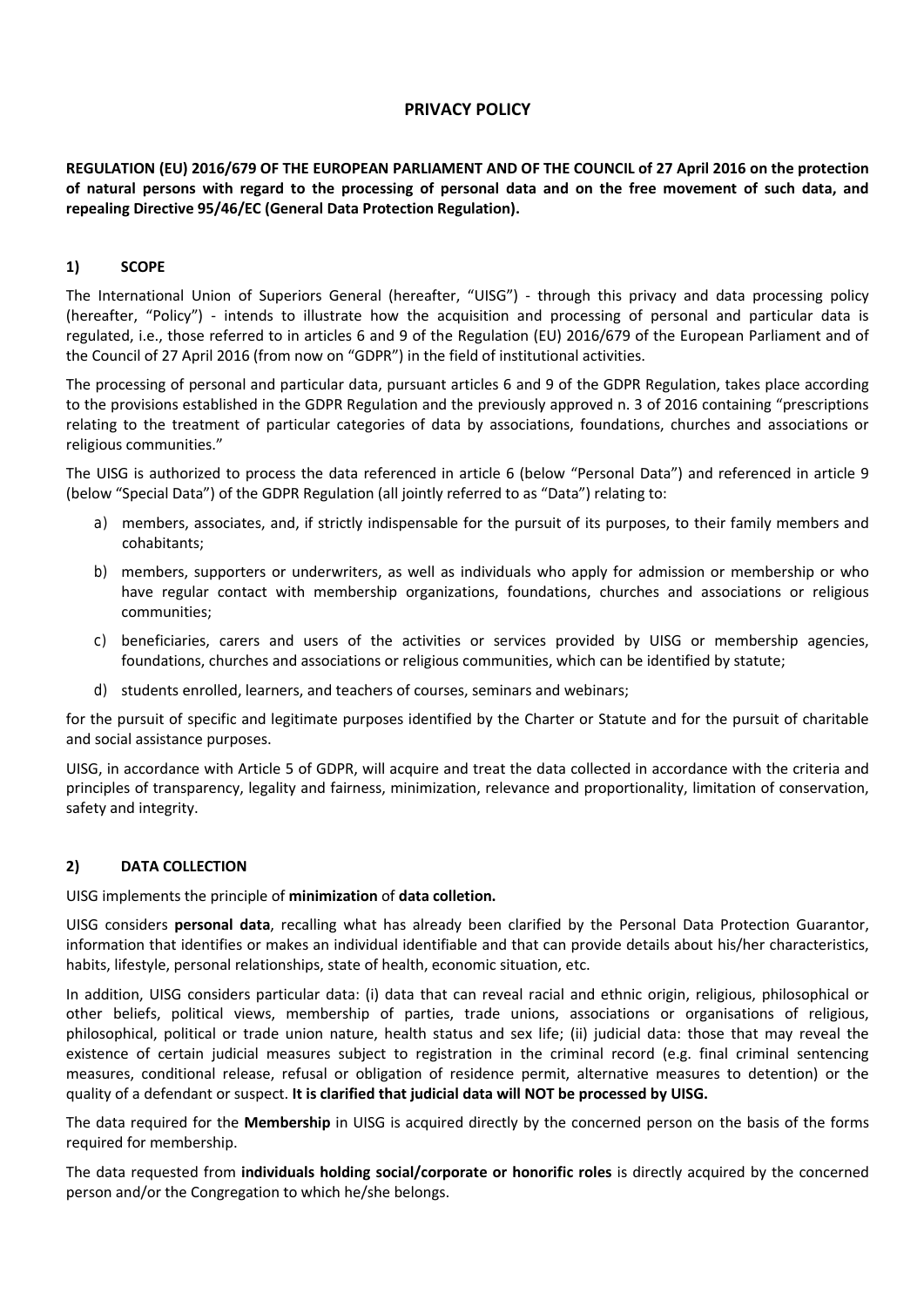The data required through **Electronic Communication**, particularly during courses, seminars or webinars will be treated as follows:

- 1. UISG has a message on its platforms that refers to the policy;
- 2. UISG will require from the concerned person the consent in oral form, since there is no alternative way to interact with the person who agrees to participate in seminars or webinars;
- 3. UISG communicates in oral form to the concerned person the reason for the request for the data;
- 4. UISG will send the policy to the e-mail indicated by the concerned person.

In the case of data collection during the course of **SEMINARS and WEBINARS**, UISG believes that the the treatment and possible data dissemination for the purposes of publicizing the activities of UISG (i.e. publishing the webinar on the youtube channel) should be the subject of express and informed consent by the concerned person.

In the case of communication relating to the **raising of FUNDS AND DONATIONS,** UISG considers that access by the Interested Party to the purpose of the donation is a voluntary act which is specifically pre-finalized by the Interested, which is why the request of consent to the donation and data processing necessary for legal purposes is not needed; UISG will send the policy to the e-mail indicated by the Interested Party.

Any other request (by way of of example, but not limited to: the sending of **BULLETINS**, **NEWSLETTERS** or other material related to the UISG mission) must be subject to specific approval by the Interested Party, which will be followed by the submission of the policy.

# **3) DATA COMUNICATION AND PUBLICATION**

The treatment of the Special Data is carried out for the pursuit of the purposes determined by the statute, and in particular for the pursuit of cultural, religious, educational purposes also with regard to religious teaching, training, charity, social care or social health care.

The processing of these data may also take place in order to enforce or defend a right even by a third party in court, as well as in administrative proceedings or in cases under EU law, community laws, legislation, regulations or collective contracts.

For the above purposes, the processing of the above data may also relate to the keeping of records and financial accounts, lists, directories and other documents necessary for the administrative management of membership bodies and organizations, foundations, churches and associations or religious communities, as well as for the fulfillment of tax obligations or for the dissemination of magazines, bulletins and the like.

The data collected in the abovementioned way will be retained by UISG and may be processed by UISG employees and collaborators, who are responsible for carrying out specific operations necessary to pursue these purposes, under the direct UISG's authority and responsibilities and in accordance with the instructions that will be issued by the same.

UISG may disclose personal data acquired to external entities and companies that provide closely related and instrumental services to its business, such as: banks responsible for paying fees; employment counselor, legal assistance for the Prevention and Protection Service (DLgs 81/ 2008; real estate management, website management. UISG, at the request of the person concerned, will provide the list of external parties to which the data is transmitted.

The data collected by UISG during **COURSES, SEMINARS, AND WEBINARS** can be disclosed for training purposes and to promote UISG's activity, subject to the consent of the Interested, through Social Media or UISG websites.

UISG is present, with its own account, on the following Social Media:

- Facebook (@UISGInternationalUnionSuperiorsGeneral)
- Twitter (@UISGRoma)
- Instagram (@uisg\_superiorsgeneral)
- Youtube (UISG)
- Flickr (UISG Unione Superiore Generali)
- Linkedin (InternationalUnioneSuperiorsGeneral)